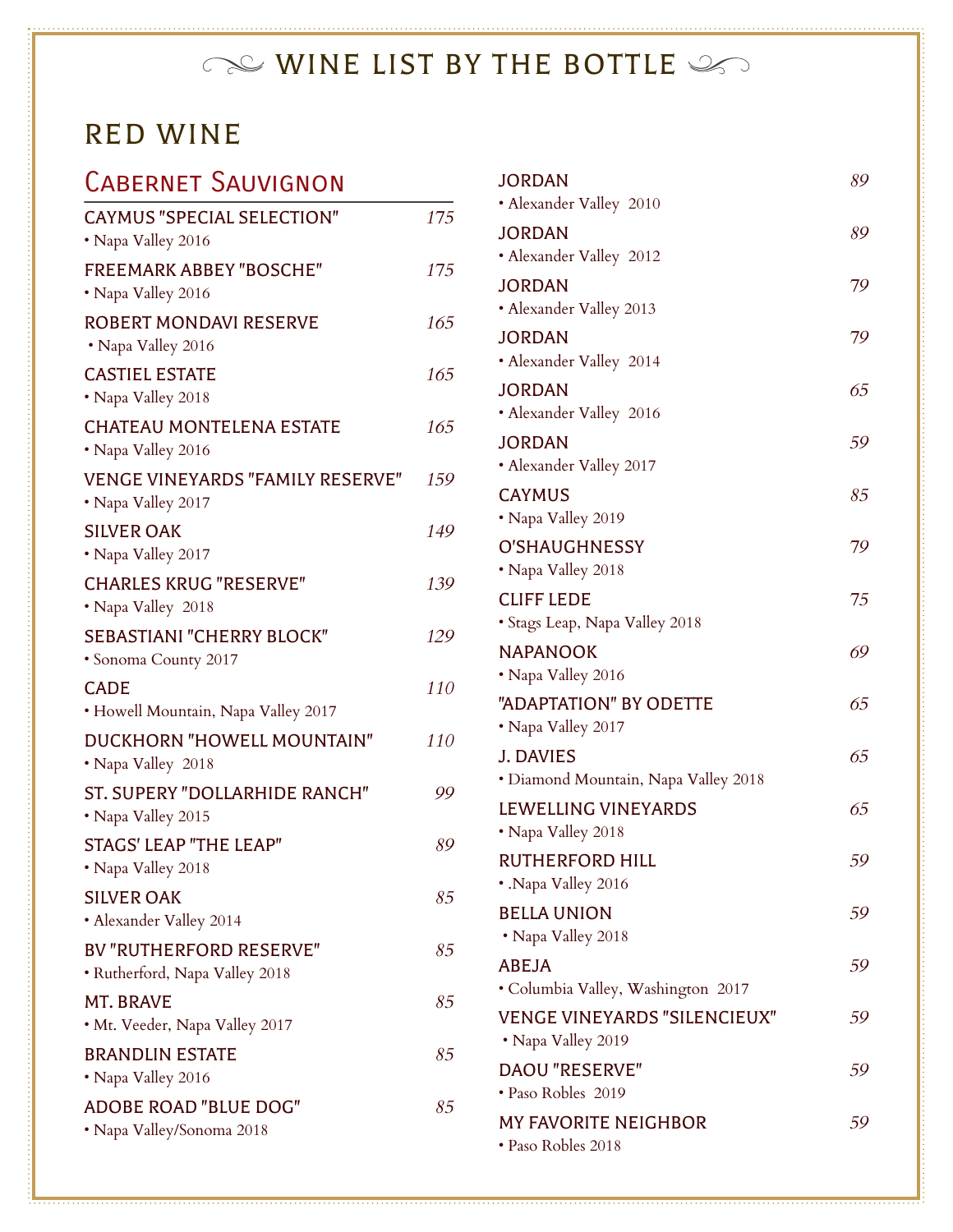| <b>STRINGER CELLARS</b><br>• Napa Valley 2018           | 59 | <b>DAOU</b><br>· Paso Robles 2019                               | 29 |
|---------------------------------------------------------|----|-----------------------------------------------------------------|----|
| <b>SOMNIUM</b><br>• Napa Valley 2018                    | 55 | <b>MIRO "OLD VINES"</b><br>· Dry Creek Valley, California 2019  | 29 |
| <b>DUCKHORN</b><br>• Napa Valley 2018                   | 49 | <b>ROTH</b><br>• Alexander Valley 2019                          | 29 |
| <b>JAX</b><br>• Napa Valley 2018                        | 49 | <b>SILVER SPUR</b><br>• Napa Valley 2017                        | 29 |
| LEWIS CELLARS "MASONS"<br>• Napa Valley 2016            | 49 | <b>AUSTIN</b><br>• Paso Robles 2019                             | 25 |
| <b>PINE RIDGE</b><br>• Napa Valley 2018                 | 49 | <b>BREA</b><br>· Paso Robles, California 2020                   | 25 |
| <b>SMOKING GUN</b><br>• Napa Valley 2017                | 49 | <b>FITCH MOUNTAIN</b><br>· Sonoma County 2017                   | 25 |
| <b>FRANK FAMILY</b><br>• Napa Valley 2018               | 45 | <b>INTO THE WOODS</b><br>· Columbia Valley, Washington 2018     | 25 |
| <b>AUSTIN HOPE</b><br>· Paso Robles 2020                | 39 | <b>RING BOLT</b><br>• Margaret River, Australia 2019            | 25 |
| <b>BRENDEL "COOPERS REED"</b><br>• Napa Valley 2018     | 39 | <b>SKULL &amp; CHAIN</b><br>• Red Mountain AVA, Washington 2018 | 25 |
| JAMIESON RANCH "DOUBLE LARIAT"<br>• Napa Valley 2016    | 39 | YOUNT MILL HOUSE<br>• Napa Valley 2019                          | 25 |
| <b>POST &amp; BEAM</b><br>· Napa Valley 2019            | 39 | IN SHEEPS CLOTHING<br>· California 2019                         | 23 |
| <b>QUILT</b><br>• Napa Valley 2017                      | 39 | <b>RAMSAY</b><br>· North Coast, California 2016                 | 23 |
| <b>ST. SUPERY</b><br>• Napa Valley 2017                 | 39 | <b>SUBSOIL</b><br>· Horse Heaven Hills, WA 2018                 | 23 |
| <b>FOLEY JOHNSON</b><br>· Rutherford, Napa Valley 2018  | 35 | <b>UNITED INK</b><br>· Columbia Valley, Washington 2019         | 23 |
| <b>MARTIN RAY</b><br>· Sonoma County/Napa Valley 2020   | 35 | <b>ANGELINA</b><br>· Sonoma County, California 2020             | 21 |
| <b>ICONOCLAST</b><br>• Napa Valley 2019                 | 35 | <b>LAPIS LUNA</b><br>· Lodi, California 2020                    | 20 |
| <b>NAPA 1847</b><br>• Napa Valley, CA                   | 35 |                                                                 |    |
| <b>BLACK STALLION</b><br>• Napa Valley 2017             | 29 |                                                                 |    |
| <b>BOOKWALTER</b><br>· Columbia Valley, Washington 2019 | 29 |                                                                 |    |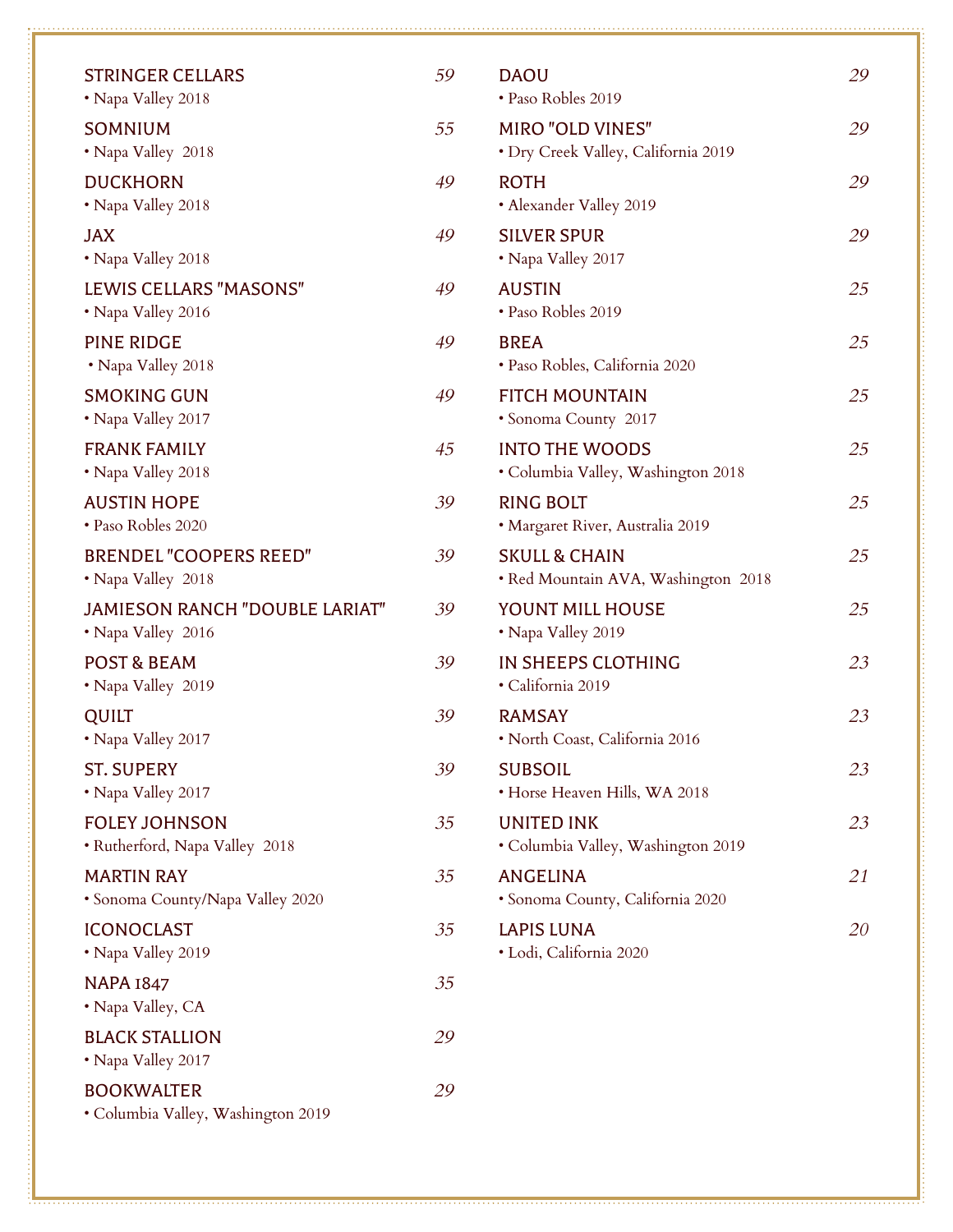#### Red Blends

| <b>OPUS ONE</b><br>• Napa Valley 2018                                 | 349 |
|-----------------------------------------------------------------------|-----|
| <b>JOSEPH PHELPS "INSIGNIA"</b><br>• Napa Valley 2017                 | 275 |
| <b>QUINTESSA</b><br>• Napa Valley 2018                                | 175 |
| "TIMELESS" BY SILVER OAK<br>• Napa Valley, CA 2018                    | 165 |
| <b>DAOU "SOUL OF A LION"</b><br>· Paso Robles, CA 2018                | 145 |
| "OVERTURE" BY OPUS ONE<br>• Napa Valley                               | 139 |
| "VIN PERDU" BY HEIDI BARRETT<br>• Napa Valley 2018                    | 89  |
| <b>HIGH DIVE RED</b><br>• Napa Valley 2015                            | 79  |
| <b>EHLERS PORTRAIT RED</b><br>• Napa Valley 2016                      | 65  |
| <b>SPRING VALLEY</b><br>• Walla Walla, Washington 2016                | 45  |
| <b>DES PAR ADA RED</b><br>• Central Coast 2019                        | 39  |
| <b>DELILLE CELLARS "D2" RED</b><br>· Columbia Valley, Washington 2019 | 39  |
| <b>HEDGES ESTATE</b><br>• Red Mountain, Washington 2019               | 35  |
| TREFETHEN "ESCHOL" RED<br>• Napa Valley 2019                          | 29  |
| <b>WHITEHALL LANE "TRE LEONI"</b><br>• Napa Valley 2017               | 29  |
| <b>HOOPLA "THE MUTT"</b><br>• Napa Valley, California 2018            | 29  |
| <b>BRENDEL</b><br>· Napa Valley, California 2019                      | 29  |
| <b>JAX "Y3 TAUREAU"</b><br>• Napa Valley 2019                         | 29  |
| <b>TAKEN</b><br>• Napa Valley 2018                                    | 29  |
| <b>CEDAR &amp; SALMON</b><br>· Walla Walla Valley, Washington 2017    | 25  |

| <b>DAOU "THE PESSIMIST"</b><br>· Paso Robles, California 2019       | 25 |
|---------------------------------------------------------------------|----|
| <b>UNSHACKLED</b><br>· California 2019                              | 25 |
| <b>ROBERT OATLEY "GSM"</b><br>· McLaren Vale, Australia 2016        | 23 |
| P.S. GARCIA 'BRAVADO'<br>• Itata Valley, Chile 2018                 | 23 |
| <b>CONUNDRUM RED</b><br>· California 2020                           | 21 |
| <b>ANNABELLE RED</b><br>· California 2020                           | 20 |
| <b>AUSTIN HOPE "QUEST"</b><br>· Paso Robles, California 2020        | 19 |
| <b>ENCOSTA DA TAPADA</b><br>• Lisboa, Portugal 2018                 | 18 |
| <b>NOTEBOOK</b><br>• Columbia Valley, Washington NV                 | 18 |
| <b>SANGRE DE TORO</b><br>· Spain 2018                               | 19 |
| "THE BOMB" BY THE DIRTY PURE<br><b>PROJECT</b><br>· California 2018 | 17 |

#### Cabernet Franc

| <b>BARLOW - CABERNET FRANC</b><br>• Napa Valley 2018                    | 45 |
|-------------------------------------------------------------------------|----|
| <b>BIG FLOWER - CABERNET FRANC</b><br>· Stellenbosch, South Africa 2017 | 29 |
| <b>UNION SACRE - CABERNET FRANC</b><br>· Santa Barbara County 2018      | 29 |
| <b>ENRIQUE FOSTER CABERNET FRANC</b>                                    | 15 |

• Mendoza, Argentina 2020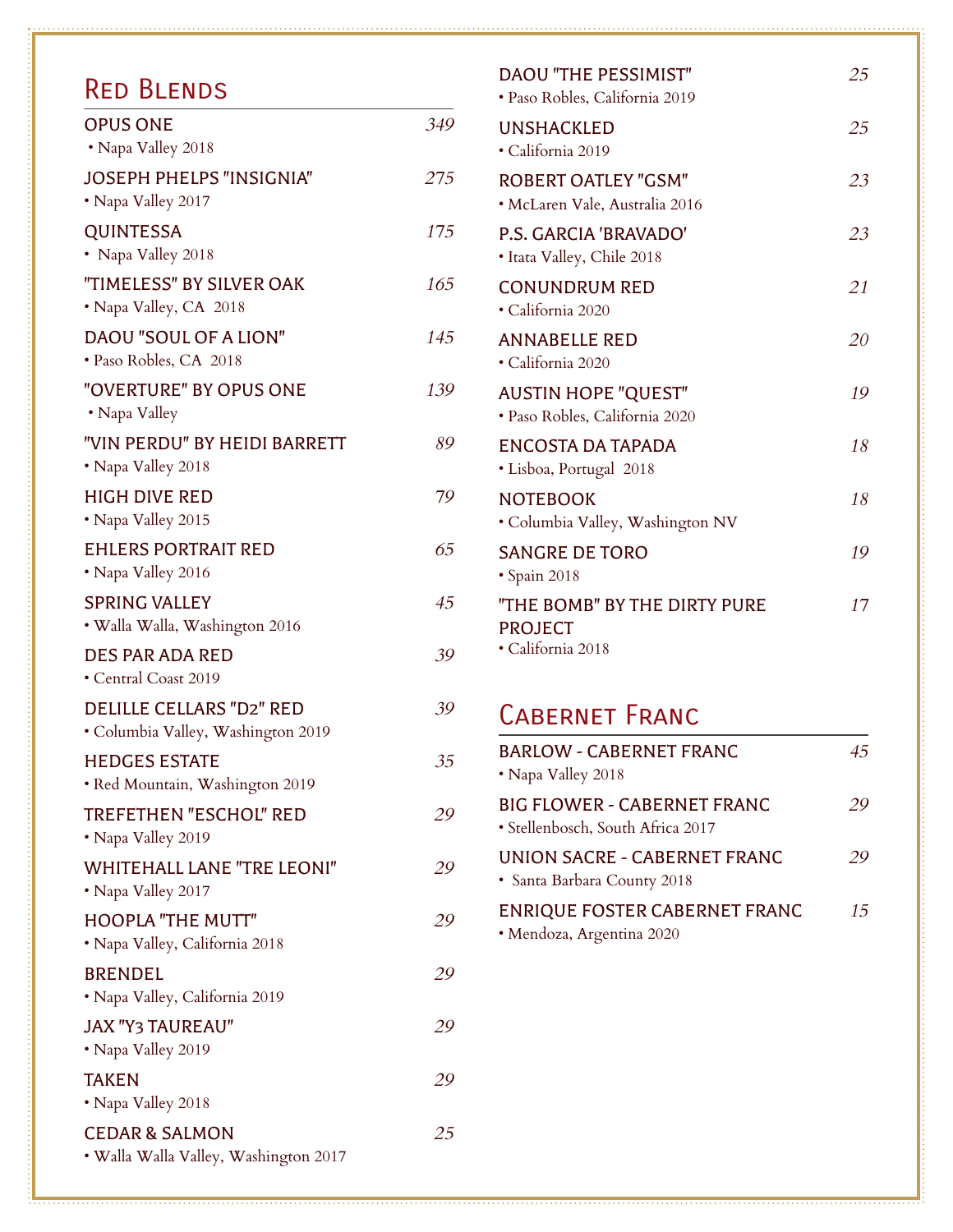### **MERLOT**

| <b>DUCKHORN THREE PALMS</b><br>• Napa Valley 2017            | 110 |
|--------------------------------------------------------------|-----|
| <b>TWOMEY</b><br>• Napa Valley 2016                          | 69  |
| <b>PARADIGM</b><br>· Oakville (Napa Valley), California 2018 | 65  |
| <b>CAKEBREAD</b><br>• Napa Valley 2016                       | 59  |
| <b>FROG'S LEAP</b><br>· Rutherford, Napa Valley 2019         | 45  |
| <b>DUCKHORN</b><br>• Napa Valley 2018                        | 39  |
| THE IMMIGRANT<br>· Paicines, California 2015                 | 35  |
| <b>LA STORIA</b><br>· Alexander Valley, California 2019      | 29  |
| <b>LONGRIDGE</b><br>· Stellenbosch, South Africa 2016        | 25  |
| <b>TWO MOUNTAIN</b><br>· Yamika Valley, Washington 2018      | 25  |
| <b>NOVELTY HILL</b><br>· Columbia Valley, Washington 2018    | 23  |
| <b>BROADSIDE</b><br>· Paso Robles, California 2019           | 21  |

#### **MALBEC**

| RED SCHOONER 'VOYAGE IO'<br>• Napa Valley/Mendoza       | 35 |
|---------------------------------------------------------|----|
| <b>ZUCCARDI POLIGONOS</b><br>• Mendoza, Argentina 2020  | 32 |
| <b>HEARST RANCH WINERY</b><br>• Paso Robles, CA 2017    | 29 |
| TRIVENTO "GOLDEN RESERVE"<br>· Mendoza, Argentina 2018  | 29 |
| <b>ZAHA</b><br>• Mendoza, Argentina 2018                | 25 |
| <b>CATENA VISTA FLORES</b><br>• Mendoza, Argentina 2017 | 23 |
| <b>FOUR GATOS LOCOS</b><br>• Uco Valley, Argentina 2019 | 23 |
| <b>INKARRI</b><br>· Mendoza, Argentina 2020             | 21 |
| <b>ALTOCEDRO</b><br>• Mendoza, Argentina 2020           | 21 |
| <b>PADRILLOS</b><br>· Mendoza, Argentina 2020           | 20 |
| <b>GEORGE VIGOUROUX</b><br>• Cahors, France 2019        | 18 |
| SYRAH / SHIRAZ                                          |    |
| <b>ANAPERENNA</b><br>· Barossa Valley, Australia 2016   | 69 |
| <b>BLUE EYED BOY</b><br>· McLaren Vale, Australia 2020  | 59 |
| <b>ARENDSIG</b><br>• Robertson, South Africa 2018       | 29 |
| <b>HUGH HAMILTON SHIRAZ</b><br>• South Australia 2017   | 29 |
| <b>JAM JAR SWEET SHIRAZ</b><br>• South Africa 2018      | 15 |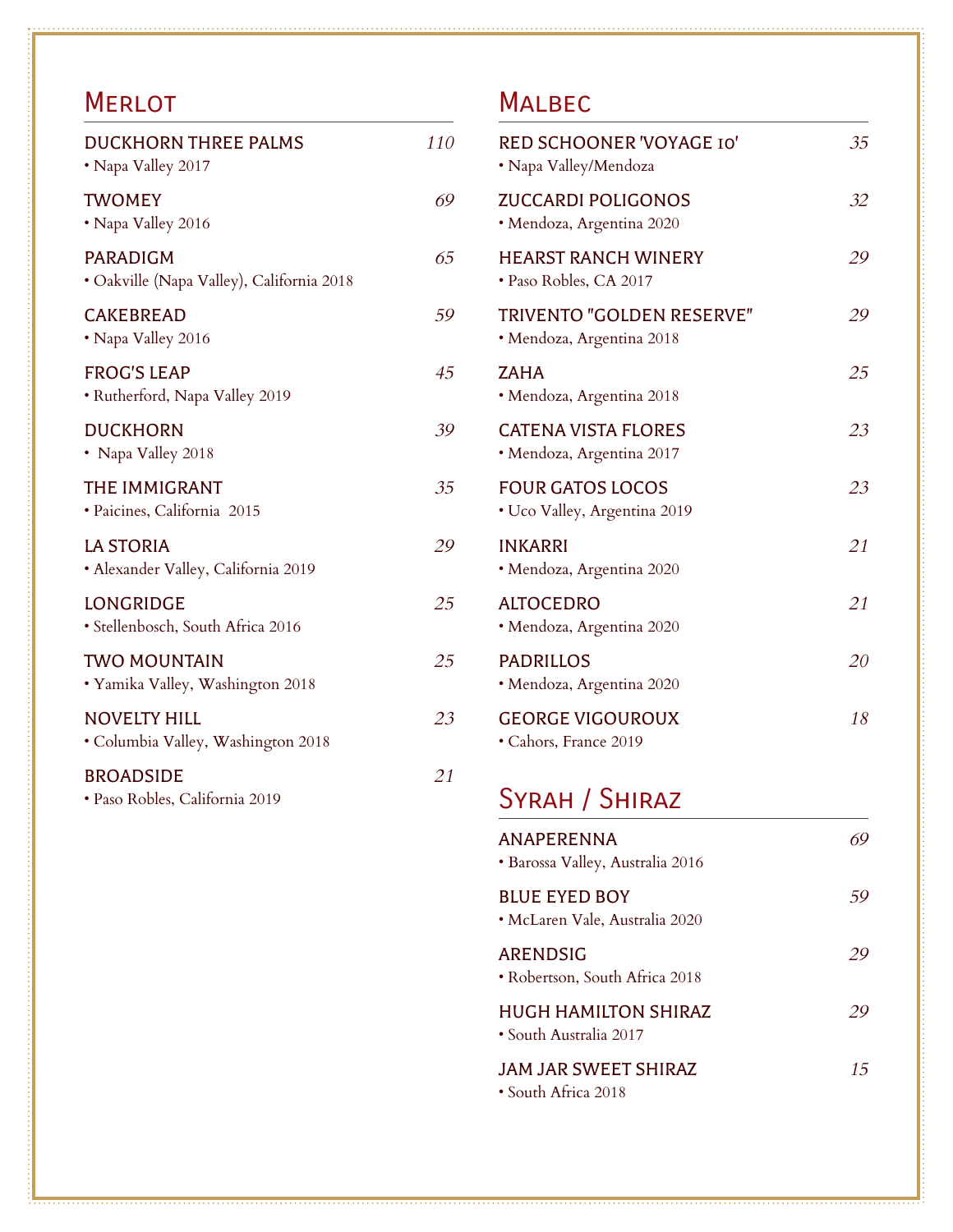#### Pinot Noir

| <b>SEA SMOKE "TEN"</b><br>· Central Coast, California 2017                  | 110 |
|-----------------------------------------------------------------------------|-----|
| <b>SEA SMOKE "SOUTHING"</b><br>· Sta. Rita Hills, California 2018           | 99  |
| <b>ARISTA "FERRINGTON VINEYARD"</b><br>· Anderson Valley, California 2018   | 85  |
| <b>ROCO "PRIVATE STASH"</b><br>· Chehalem Mountains AVA, Oregon             | 79  |
| <b>WALT 'SHEA VINEYARD' 2017</b><br>• Willamette Valley, Oregon 2017        | 69  |
| ANCIEN "FIDDLESTIX VINEYARDS"<br>· Sta. Rita Hills, California 2019         | 59  |
| <b>ANCIEN</b><br>· Carneros, California 2019                                | 45  |
| <b>GOLDEN EYE</b><br>· Anderson Valley, California 2019                     | 49  |
| <b>HARTFORD COURT "LAND'S EDGE"</b><br>· Russian River Valley, Sonoma       | 49  |
| <b>ROCO "MARSH ESTATE"</b><br>· Yamhill Carlton, Willamette Valley - Oregon | 49  |
| <b>ARCHERY SUMMIT "DUNDEE HILLS"</b><br>• Willamette Valley, Oregon 2019    | 45  |
| <b>CAKEBREAD</b><br>· Anderson Valley, California                           | 45  |
| <b>JEANNIN-NALTET</b><br>• Mercurey, Burgundy 2017                          | 39  |
| <b>MICHEL MAGNIEN</b><br>• Cote d'Or, Burgundy France 2019                  | 35  |
| <b>BELLE GLOS "CLARK &amp; TELEPHONE"</b><br>· Russian River Valley 2020    | 35  |
| <b>BELLE GLOS "LAS ALTURAS"</b><br>· Santa Lucia Highlands, California 2019 | 35  |
| <b>MIGRATION</b><br>· Sonoma Coast 2017                                     | 35  |
| <b>WALT "BLUEJAY"</b><br>· Anderson Valley, California 2018                 | 32  |
| <b>CHEHALEM</b><br>• Chehalem Mtn, Willamette Valley 2018                   | 29  |
| "DIRECTOR'S CUT" BY COPPOLA<br>· Russian River Valley, Sonoma 2018          | 29  |

| LOUIS LATOUR "LES PIERRES DOREES"<br>• Burgundy, France 2016       | 29 |
|--------------------------------------------------------------------|----|
| <b>VIGNERONS DE BUXY</b><br>• Côte Chalonnaise, Burgundy 2019      | 25 |
| CALERA<br>• Central Coast, California 2017                         | 23 |
| <b>BENTON LANE</b><br>• Willamette Valley, Oregon 2016             | 23 |
| <b>ERATH 'RESPLENDENT'</b><br>· Willamette Valley, California 2020 | 23 |
| BRICK & MORTAR<br>· Anderson Valley, California 2021               | 25 |
| ROW ELEVEN<br>· Santa Barbara, California 2018                     | 21 |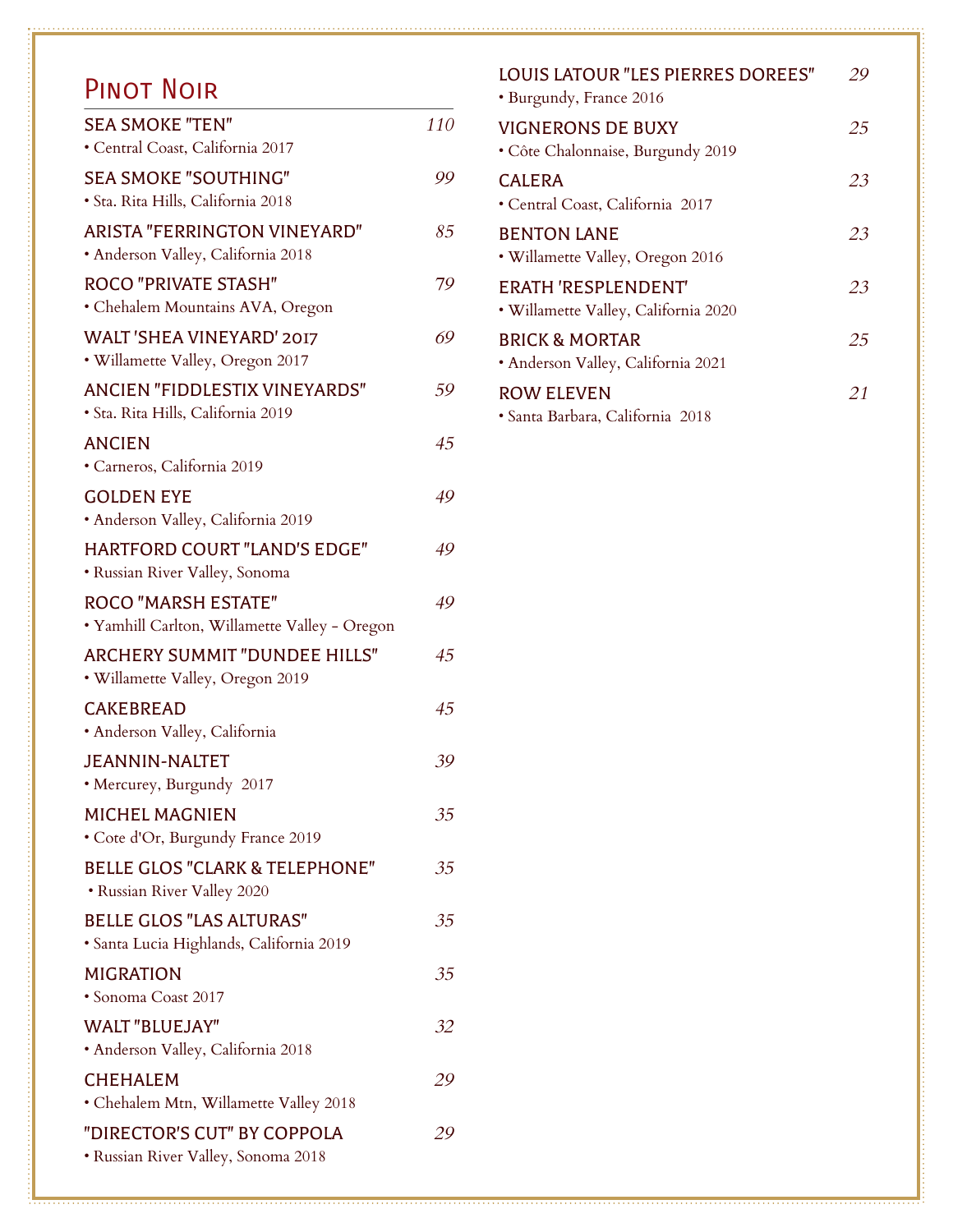#### **ZINFANDEL**

| <b>GAMBA "MESSANA"</b><br>· Sonoma County, California 2018             | 59 |
|------------------------------------------------------------------------|----|
| <b>GAMBA "MCM OLD VINE"</b><br>· Russian River Valley, CA 2019         | 55 |
| TURLEY "KIRSCHENMANN"<br>• Lodi, CA 2018                               | 49 |
| TURLEY "PESENTI VINEYARD"<br>· Paso Robles, CA 2019                    | 49 |
| <b>TURLEY "DUSI VINEYARD"</b><br>· Paso Robles, CA 2019                | 49 |
| <b>TURLEY "CEDARMAN"</b><br>• Howell Mountain, Napa Valley 2018        | 45 |
| <b>ROMBAUER "TWIN VINES"</b><br>· El Dorado, California 2019           | 45 |
| <b>RIDGE</b><br>• Lytton Springs, Dry Creek Valley 2016                | 49 |
| DRY CREEK "OLD VINE"<br>· Dry Creek Valley, California 2018            | 39 |
| <b>TURLEY "OLD VINE"</b><br>· California 2018                          | 35 |
| <b>GAMBA "STARR ROAD"</b><br>• Russian River Valley 2018               | 35 |
| THREE VINEYARDS "EVANGELHO"<br>· Contra Costa, California 2016         | 29 |
| <b>TURLEY "JUVENILE"</b><br>· California 2019                          | 29 |
| <b>SCOTT HARVEY</b><br>· Amador, CA 2018                               | 23 |
| <b>MCNAB</b><br>· Mendocino, California 2018                           | 23 |
| FEUDI DI SAN GREGORIO PRIMITIVO<br>· Primitivo di Manduria, Italy 2017 | 23 |
| <b>SEGHESIO</b><br>• Sonoma County 2019                                | 21 |

### Other Reds

| <b>SPIOENKOP - PINOTAGE</b><br>· Elgin Valley, South Africa 2017       | 55 |
|------------------------------------------------------------------------|----|
| <b>ARENDSIG "BATCH 8" - PINOTAGE</b><br>· Roberston, South Africa 2018 | 32 |
| <b>OTHERS GRENACHE</b><br>• Cotes-Catalanes, Spain                     | 35 |
| <b>ALVARO PALACIOS</b><br>· Priorat, Spain 2020                        | 29 |
| <b>ROTLLAN TORRA</b><br>· Priorat, Spain 2014                          | 25 |
| <b>BRADY VINEYARDS - PETITE SIRAH</b><br>• Paso Robles 2018            | 25 |
| MARQUES DE RISCAL RESERVA<br>· Rioja, Spain 2017                       | 25 |
| <b>OCULTO</b><br>· Vinho Regional Tejo, Portugal 2017                  | 21 |
| <b>ALTANO RED BLEND</b><br>• Douro, Portugal 2019                      | 21 |
| ALICE VIEIRA DE SOUZA<br>· Douro, Portugal                             | 21 |
| <b>VIRINA</b><br>· Douro, Portugal 2019                                | 18 |
| ESTAMPA CARMENERE RESERVA<br>· Valle de Colchagua 2017                 | 21 |
| <b>CUNE CRIANZA</b><br>· Rioja, Spain 2017                             | 21 |
| <b>TRIDENTE - TEMPRANILLO</b><br>· Castilla y León, Spain 2017         | 23 |
| <b>ALTAMENTE - MONASTRELL</b><br>· Jumilla, Spain 2019                 | 21 |
| <b>SCHLOSS KOBLENZ DORNFELDER</b><br>· Rheinhessen, Germany 2020       | 15 |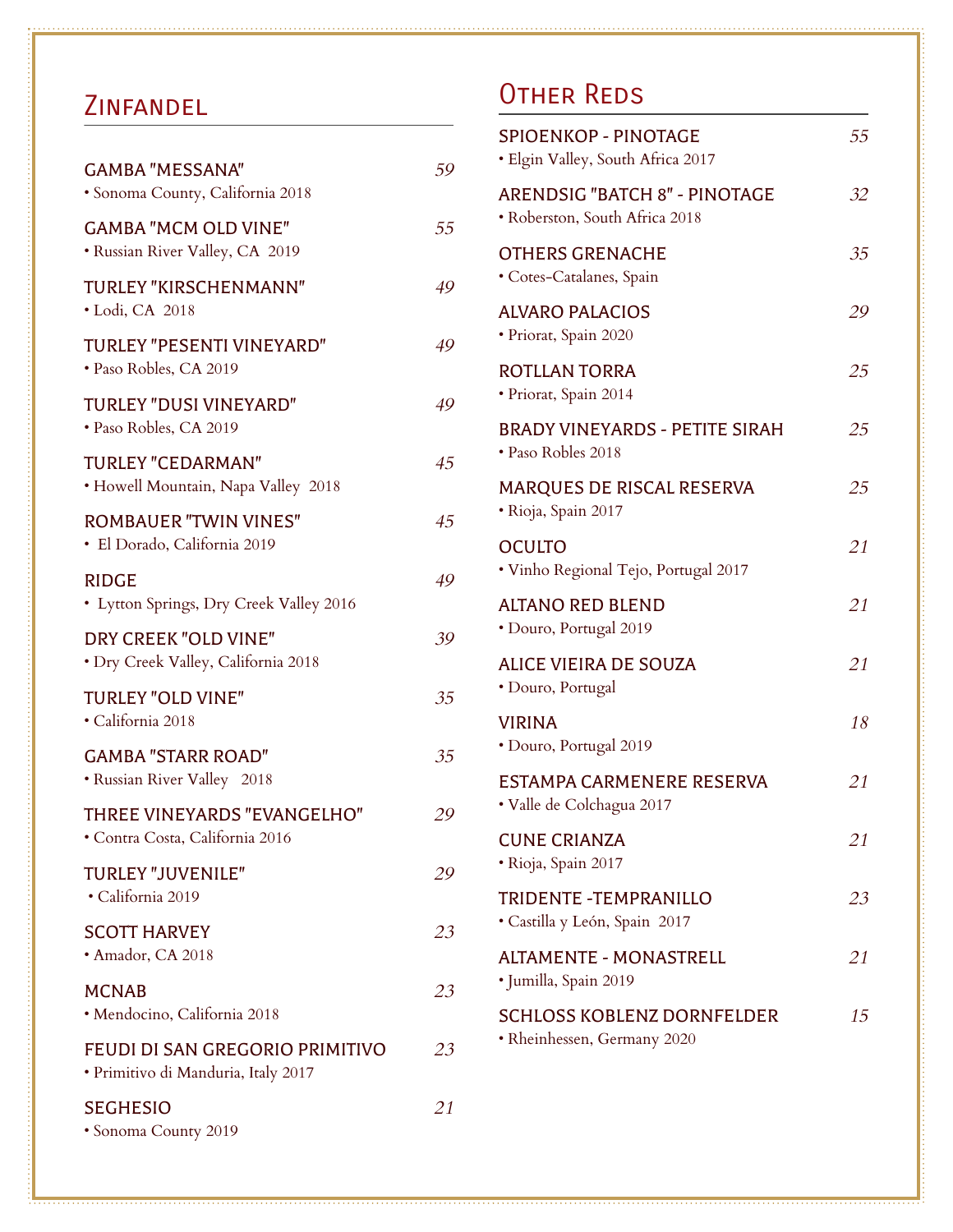# FRENCH REDS

| Bordeaux                                                                   |    |
|----------------------------------------------------------------------------|----|
| <b>CHATEAU DE SALES</b><br>· Pomerol, Bordeaux 2016                        | 59 |
| <b>BARONS DE ROTHSCHILD LEGENDE</b><br>· Pauillac, Bordeaux 2014           | 42 |
| <b>AURELIUS</b><br>· Saint Émilion Grand Cru 2017                          | 39 |
| <b>CHATEAU VIRAMIERE</b><br>· Saint Emilion, Bordeaux France 2018          | 35 |
| <b>CHATEAU SAINT-ANDRE CORBIN</b><br>· Saint Emilion, Bordeaux France 2019 | 29 |
| <b>CHATEAU PAY-BLANQUET</b><br>· Saint Emilion, Bordeaux France            | 35 |
| <b>CLOS SAINTE ANNE</b><br>· Côtes de Bordeaux 2018<br>Rhône Valley        | 25 |
| <b>VIEUX TELEGRAPHE</b><br>• Châteauneuf-du-Pape 2018                      | 85 |
| <b>CROUS ST. MARTIN</b><br>· Châteauneuf-du-Pape 2016                      | 42 |
| PIERRE DUMAZET<br>· Saint Joseph 2018                                      | 39 |
| <b>DOMAINE BELLE</b><br>· Crozes-Hermitage 2018                            | 35 |
| <b>DOMAINE DES PALLIERES</b><br>· Gigondas 2019                            | 29 |
| DOMAINE ALAIN CLOS DU SIXTE<br>· Lirac 2016                                | 25 |
| Other Regions                                                              |    |
| <b>DOMAINE ROTTIERS</b><br>· Moulin-à-Vent, Beaujolais 2016                | 32 |
| <b>JACQUES DEPAGNEUX</b><br>· Beaujolais Villages, France 2019             | 19 |

# Italian Reds

Tuscany

| DIEVOLE "GRAN SELEZIONE"<br>· Chianti Classico, Tuscany 2015                     | 69 |
|----------------------------------------------------------------------------------|----|
| <b>PODERE BRIZIO</b><br>· Brunello di Montalcino, Tuscany 2013                   | 45 |
| <b>VILLA CALCINAIA</b><br>· Chianti Classico, Tuscany 2017                       | 27 |
| <b>VALLEPICCIOLA</b><br>• Chianti Classico, Tuscany 2017                         | 27 |
| CECCHI CHIANTI CLASSICO<br>• Tuscany, Italy 2019                                 | 23 |
| PATINI "RISERVA"<br>· Chianti, Tuscany 2017                                      | 23 |
| Piedmont                                                                         |    |
| <b>VIETI</b><br>· Barbera d'Asti, Piedmont 2018                                  | 25 |
| <b>GUIDOBONO NEBBIOLO</b><br>• Langhe, Piedmont 2019                             | 25 |
| <b>VILLA SPARINA</b><br>· Barbera del Monferrato, Piedmont 2019<br>Other Regions | 23 |
| <b>ZENATO AMARONE</b><br>· Valpolicella, Italy 2017                              | 65 |
| <b>MONTESSU</b><br>• Isola dei Nuraghi, Sardinia 2018                            | 29 |
| <b>TENUTA DELLA TERRE NERE</b><br>Etna Rosso, Sicilia 2016                       | 59 |
| MASERIA ALTEMURA<br>· Primitivo, Puglia 2018                                     | 21 |
| <b>CANTINA PUIANELLO</b><br>· Lambrusco, Emilia Romagna 2020                     | 15 |
| <b>BELLAFINA "ROSSO DOLCE"</b><br>• Veneto, Italy                                | 15 |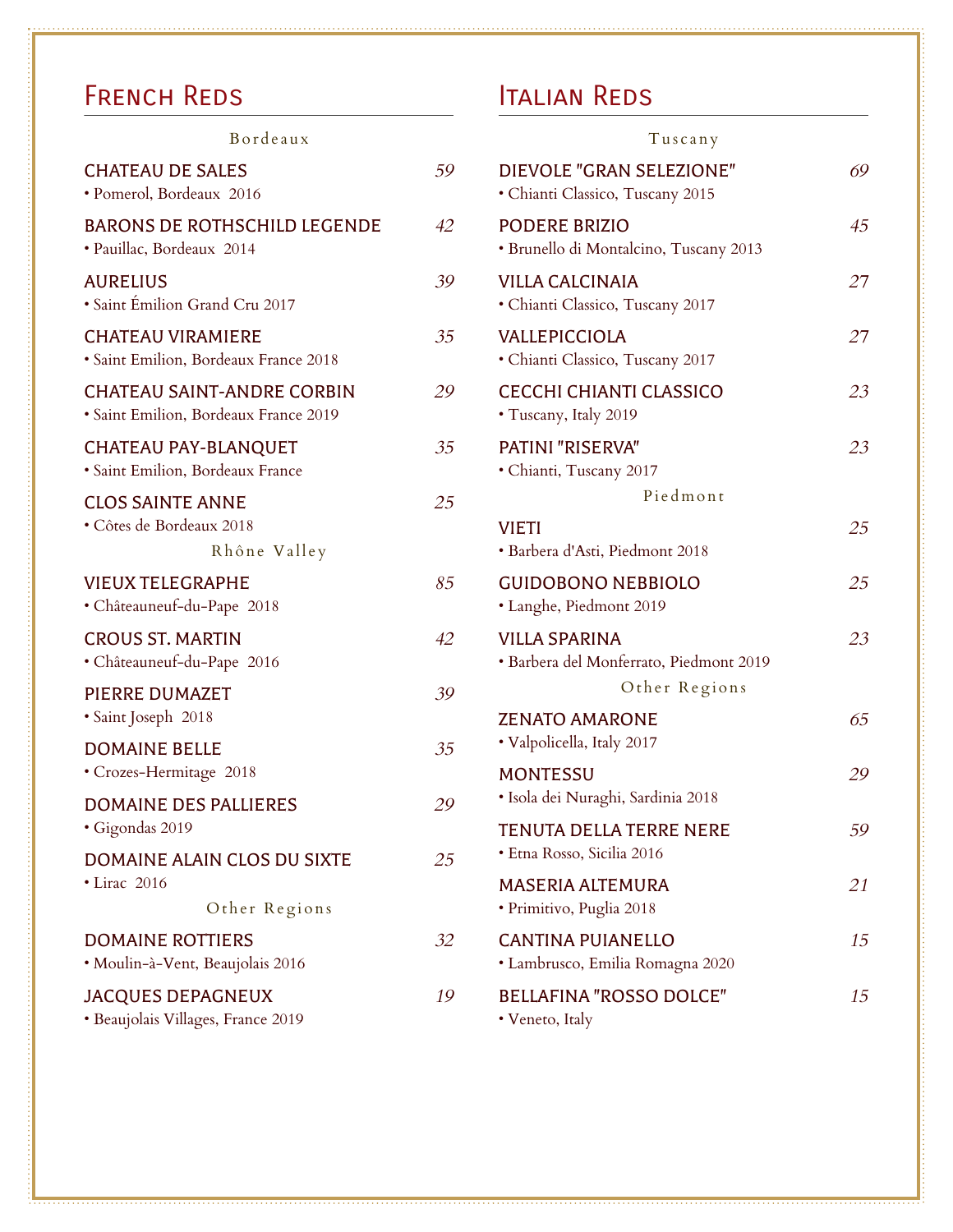# WHITE WINE

### Champagne/Sparkling

| POL ROGER "WINSTON CHURCHILL"<br>· Champagne, France 2009           | 299 |
|---------------------------------------------------------------------|-----|
| <b>DOM PÉRIGNON BRUT</b><br>· Reims (Champagne), France 2010        | 195 |
| <b>BOLLINGER "LA GRANDE ANNEE"</b><br>· Champagne, France 2012      | 149 |
| LAURENT PERRIER GRAND SIECLE #24<br>• Champagne, France             | 149 |
| <b>VEUVE CLICQUOT</b><br>· Champagne, France 2012                   | 95  |
| LAURENT PERRIER BRUT<br>· Champagne, France 2008                    | 85  |
| <b>BOLLINGER SPECIAL CUVEE</b><br>• Champagne, France NV james bond | 79  |
| <b>DUMANGIN EXTRA BRUT</b><br>· champagne france 2009               | 79  |
| KRUG "GRAND CUVEE" (375ML)<br>· Champagne, France NV                | 69  |
| <b>POL ROGER "BRUT ROSE"</b><br>• Champagne, France 2012            | 110 |
| <b>BOLLINGER ROSE</b><br>· Champagne, France NV                     | 89  |
| <b>BILLECART SALMON "BRUT ROSE"</b><br>· Champagne, France NV       | 85  |
| LAURENT PERRIER "CUVEE ROSE"<br>• Champagne, France NV              | 85  |
| <b>AYALA BRUT ROSE</b>                                              | 59  |
| <b>MOUTARD PRESTIGE ROSE</b><br>• Champagne, France NV              | 45  |
| <b>GH MUMM CORDON ROUGE</b><br>· Champagne, France NV               | 55  |
| <b>CHARLES HEIDSIECK "BRUT"</b><br>• Champagne, France NV           | 55  |
| <b>LOUIS ROEDERER "BRUT"</b><br>· Champagne, France NV              | 59  |
| <b>LAURENT PERRIER "BRUT"</b><br>• Champagne, France NV             | 59  |

| <b>GH MUMM "ROSE"</b><br>• Champagne, France NV                   | 59 |
|-------------------------------------------------------------------|----|
| <b>WARIS-LARMANDIER BRUT</b><br>• Champagne, France NV            | 59 |
| <b>LANSON "BRUT"</b><br>• Champagne, France NV                    | 49 |
| <b>DRAPPIER "BRUT"</b><br>• Côte d'Or, Burgundy NV                | 49 |
| PIPER HEIDSEICK "BRUT"<br>• Champagne, France NV                  | 49 |
| <b>DUMANGIN BRUT</b><br>• Champagne, France NV                    | 49 |
| TAITTINGER BRUT "LA CUVEE"<br>• Champagne, France NV              | 49 |
| ALBERT LEBRUN "BLANC DE NOIRS"<br>· Champagne, France NV          | 45 |
| <b>ROEDERER ESTATE "BRUT"</b><br>· Anderson Valley, California NV | 29 |
| LA GIOIOSA "ROSE"<br>· Prosecco, Italy 2019                       | 17 |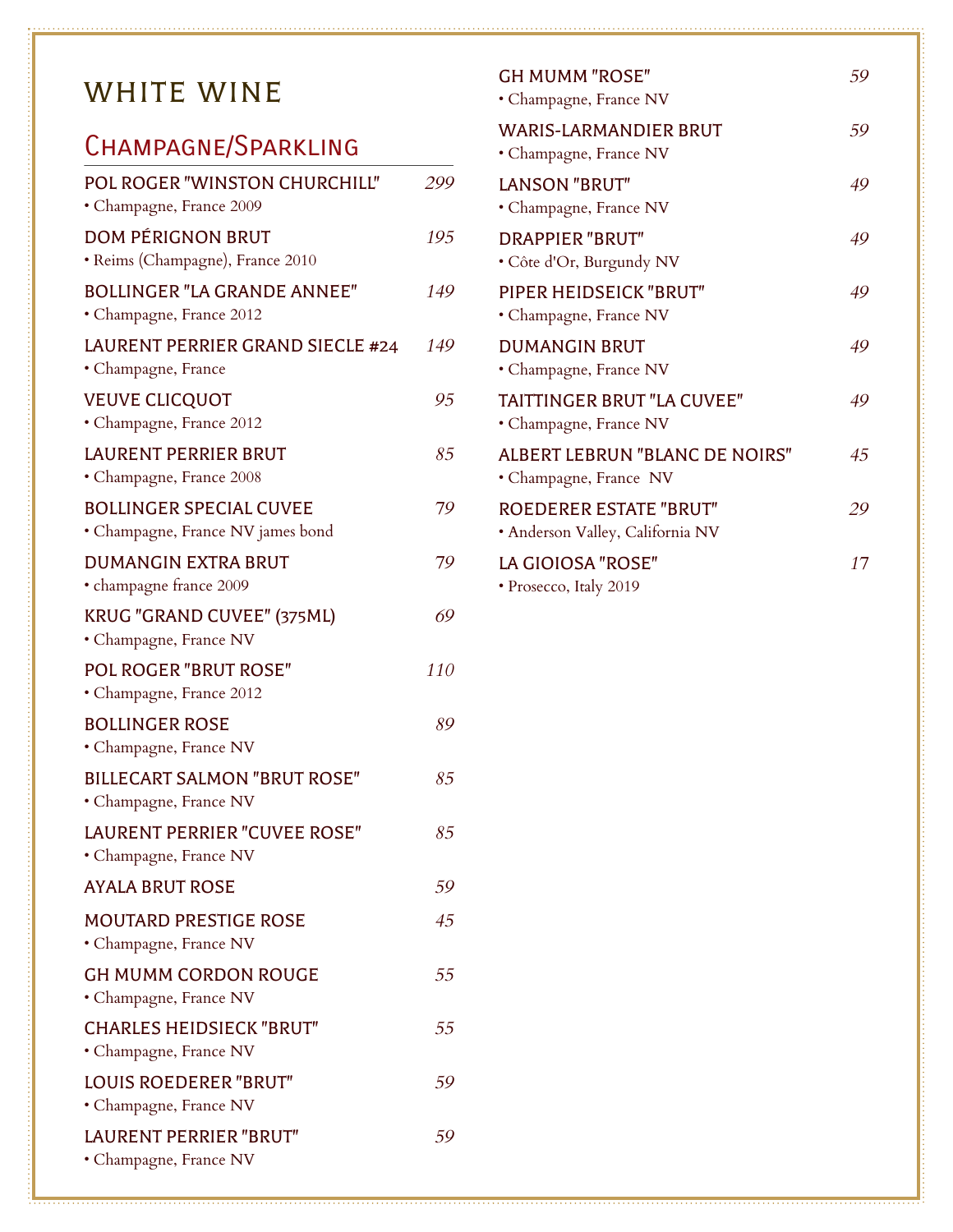#### **CHARDONNAY**

| <b>JOSEPH DROUHIN</b><br>· Meursault (Burgundy) 2019                                            | 69 |
|-------------------------------------------------------------------------------------------------|----|
| <b>GRGICH HILLS</b><br>• Napa Valley 2014                                                       | 69 |
| <b>BRUNO COLIN</b><br>• Chassagne-Montrachet, France 2014                                       | 59 |
| RÉCOLTE DU DOMAINE<br>· Burgundy, France 2019                                                   | 59 |
| DOMAINE RAPET "LES COMBOTTES"<br>• Pernand-Vergelesses, France 2017                             | 49 |
| DOMAINE ROBERT-DENOGENT<br>· Pouilly-Fuissé, France 2016                                        | 49 |
| <b>GARY FARRELL "OLIVET LANE</b><br><b>VINEYARD"</b><br>• Russian River Valley, California 2017 | 49 |
| <b>ROCHIOLI</b><br>• Napa Valley 2016                                                           | 49 |
| <b>BENGUELA COVE</b><br>· South Africa 2017                                                     | 45 |
| <b>FAR NIENTE</b><br>• Napa Valley 2019                                                         | 45 |
| <b>JOSEPH PHELPS "FREESTONE</b><br><b>VINEYARDS"</b><br>· Napa Valley, CA                       | 45 |
| <b>RAMEY</b><br>· Russian River Valley, California 2018                                         | 45 |
| <b>SMITH MADRONE</b><br>· Spring Mountain, Napa Valley 2017                                     | 45 |
| <b>ANCIEN</b><br>• Carneros, Napa/Sonoma 2018                                                   | 39 |
| <b>FLOWERS</b><br>· Sonoma Coast 2019                                                           | 39 |
| <b>BERINGER PRIVATE "RESERVE"</b><br>• Napa Valley 2019                                         | 39 |
| <b>AVERAEN "FLOOD LINE"</b><br>• Eola-Amity Hills, Oregon                                       | 35 |
| <b>CHAPPELLET "GROWER COLLECTION"</b><br>· Calesa Vineyard, Sonoma 2017                         | 35 |

#### JORDAN *35* • Russian River Valley, Sonoma 2018 PAUL PERNOT 35 • Côte d'Or, Burgundy 2020 SILVERADO *35* • Carneros, California 2018 SOL DEL SOL *35* • Malleco Valley, Chile CHATEAU DE CHAMILLY *32* • Montagny, Burgundy 2018 NEYERS *29* • Carneros-Sonoma 2018 THE PAIRING *27* • Santa Barbara, California 2017 BENTON LANE *25* • Willamette Valley, Oregon ROCO "GRAVEL ROAD" *25* • Willamette Valley, Oregon 2018 DAOU *23* • Paso Robles 2020 LONGRIDGE *23* • Stellenbosch, South Africa 2018 BREA *23* • Central Coast, California 2021 CHEHALEM "UNOAKED" *21* • Willamette Valley, Oregon 2019 LA COTE BLANCHE *21* • Mâcon Villages, Burgundy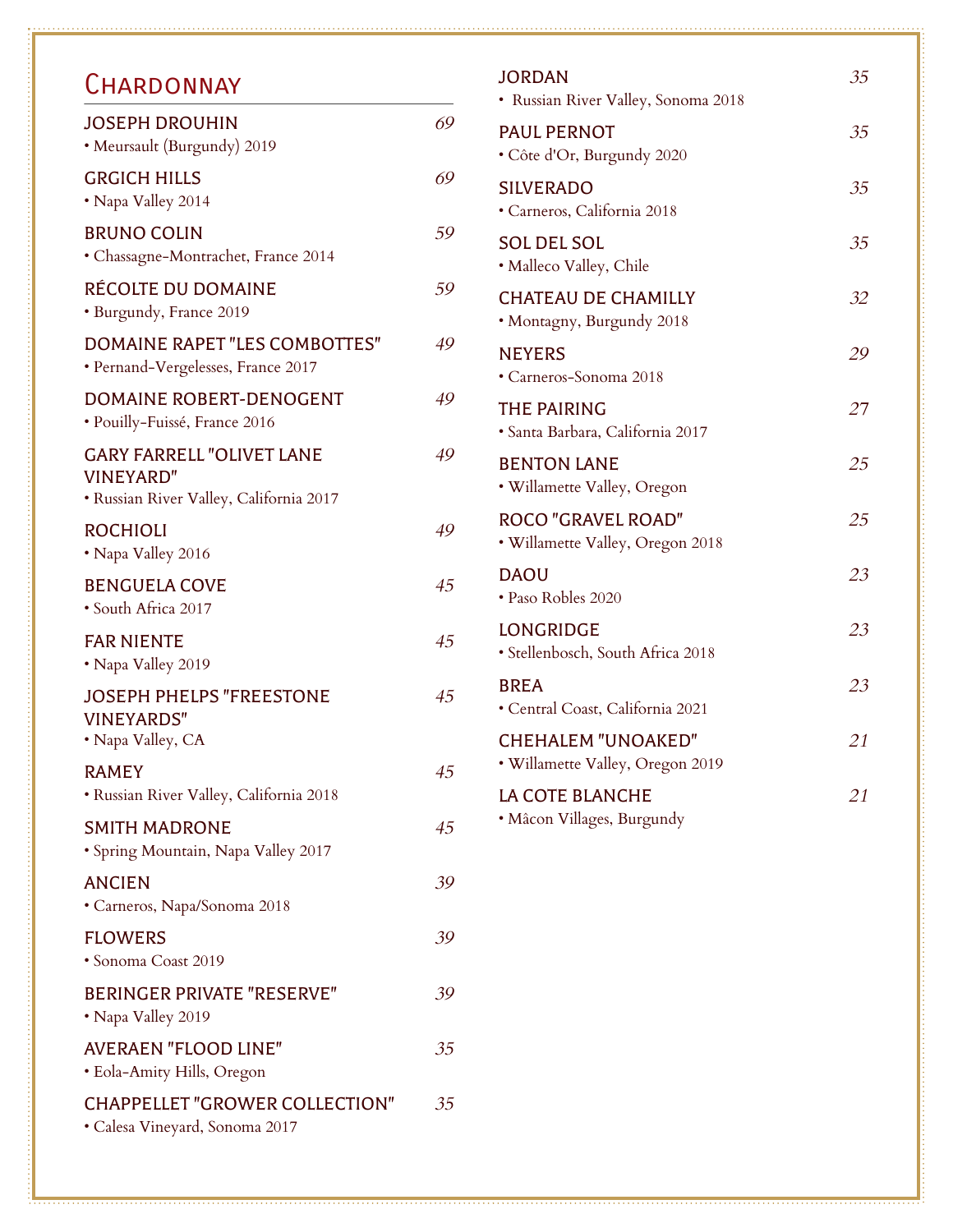#### PINOT GRIGIO / PINOT GRIS SAUVIGNON BLANC

| LIVIO FELUGA<br>· Friuli, Italy 2017                              | 35 |
|-------------------------------------------------------------------|----|
| <b>ANCIEN</b><br>• Carneros, Napa/Sonoma 2018                     | 32 |
| <b>TEUTONIC</b><br>• Willamette Valley, Oregon 2020               | 25 |
| <b>TERLATO</b><br>· Friuli, Italy 2019                            | 23 |
| <b>ZENATO</b><br>· Veneto, Italy 2021                             | 17 |
| ALOIS LAGEDER TERRA ALPINA<br>• Trentino-Alto Adige, Italy 2020   | 21 |
| <b>CHARLES SMITH "VINO"</b><br>· Columbia Valley, Washington 2020 | 21 |
| <b>CHEMISTRY</b><br>• Willamette Valley, Oregon 2019              | 21 |
| <b>SAN ANGELO</b><br>• Tuscany, Italy 2019                        | 21 |
| <b>TENUTA SANT' ANNA</b><br>• Veneto, Italy 2020                  | 20 |
| <b>IL CASATO</b><br>• Valdadige, Italy 2019                       | 19 |
| <b>BENVOLIO</b><br>· Fruili, Italy 2020                           | 18 |
| <b>ANZIANO</b><br>• Terre Degli Oso 2020                          | 15 |
| <b>GIULIANO ROSATI</b><br>· Friuli, Italy 2019                    | 15 |
| <b>DANZANTE</b><br>• Delle Venezie, Italy 2019                    | 15 |
|                                                                   |    |

| <b>PASCAL JOLIVET</b><br>· Pouilly Fumé, France 2018         | 39 |
|--------------------------------------------------------------|----|
| <b>LUCIEN CROCHET</b><br>· Sancerre, France 2019             | 39 |
| <b>MARC DESCHAMPS</b><br>· Pouilly Fumé, France 2019         | 35 |
| <b>REGIS MINET</b><br>· Pouilly Fumé, France 2019            | 35 |
| <b>BRENDEL</b><br>• Napa Valley 2019                         | 29 |
| <b>CORNERSTONE CELLARS</b><br>· Sonoma Mountain, Sonoma 2019 | 29 |
| <b>JACQUES DUMONT</b><br>· Sancerre, France 2020             | 29 |
| <b>TWOMEY</b><br>• Napa/Sonoma 2019                          | 29 |
| <b>DUCKHORN</b><br>• Napa Valley, California 2020            | 27 |
| <b>DAOU</b><br>· Paso Robles, California 2020                | 23 |
| <b>SPY VALLEY</b><br>• Marlborough, New Zealand 2018         | 23 |
| <b>THREE BROOMS</b><br>• Marlborough, New Zealand 2021       | 23 |
| <b>HUIA</b><br>• Marlborough, New Zealand 2019               | 23 |
| <b>HUNKY DORY</b><br>· Marlborough, New Zealand 2021         | 21 |
| <b>L'ORANGERIE</b><br>· Bordeaux, France 2020                | 21 |
| <b>RAPAURA</b><br>• Marlborough, New Zealand 2019            | 21 |
| <b>SEVEN TERRACES</b><br>• Marlborough, New Zealand 2021     | 21 |
| <b>WALNUT BLOCK</b><br>• Marlborough, New Zealand            | 21 |
| <b>RANGA RANGA</b><br>• Marlborough, New Zealand             | 19 |
| THREE FRENCH HENS<br>• Vin de Pays, France 2019              | 15 |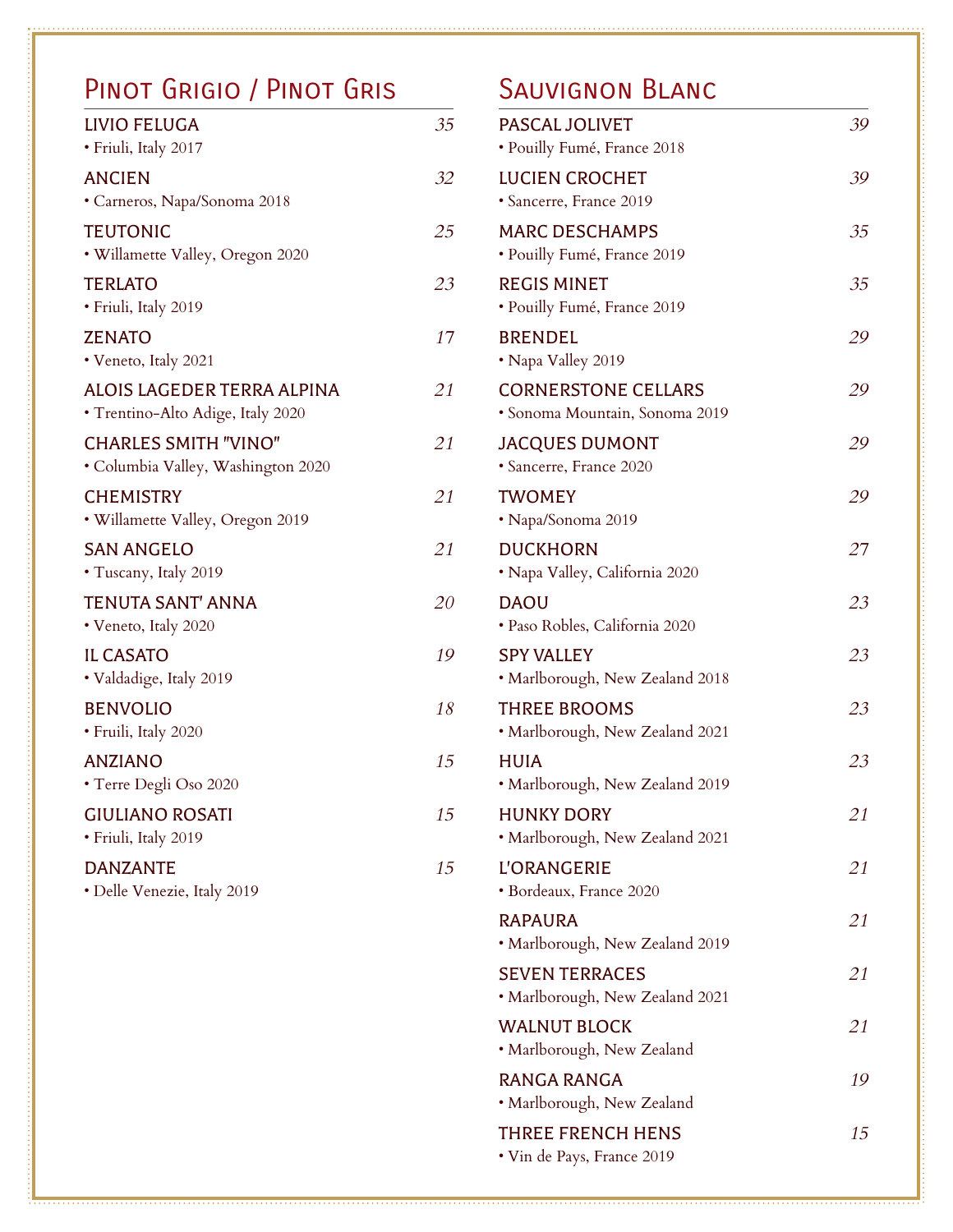#### MISC. WHITES

| ZARATE - ALBARINO<br>· Rias Baixas, Spain 2019                        | 27 |
|-----------------------------------------------------------------------|----|
| <b>MICHEL CHIARLO - ARNEIS</b><br>· Piedmont, Italy 2018              | 25 |
| <b>HUSCH - CHENIN BLANC</b><br>· Mendocino, California 2020           | 23 |
| LA SCOLCA - GAVI<br>• Piedmont, Italy                                 | 23 |
| <b>CASA SILVA SAUVIGNON GRIS</b><br>· Colchagua, Chile 2021           | 23 |
| <b>TANGENT - ALBARINO</b><br>· Edna Valley, California 2018           | 21 |
| ORO DE CASTILLA - VERDEJO<br>· Rueda, Spain 2018                      | 21 |
| <b>CHATEAU PEYRUCHET</b><br>• Cotes de Bordeaux, France               | 21 |
| <b>BIOKULT - GRUNER VELTLINER</b><br>· Niederösterreich, Austria 2020 | 19 |
| <b>SKELETON - GRUNER VELTLINER</b><br>· Burgenland, Austria 2019      | 15 |
| DOMAINE DE MILLET - UGNI BLANC<br>· Bordeaux, France 2019             | 15 |
| <b>TEREZA - VINHO VERDE</b><br>· Portugal 2020                        | 15 |

#### **MOSCATO**

| <b>BATASIOLO</b><br>• Moscato D' Asti, Italy 2020          | 21 |
|------------------------------------------------------------|----|
| <b>MICHELE CHIARLO</b><br>· Moscato D' Asti, Italy 2020    | 20 |
| <b>CASCINETTA VIETTI</b><br>• Moscato D'Asti, Italy        | 19 |
| <b>FORIS VINEYARDS</b><br>· Oregon 2019                    | 15 |
| RIESLING                                                   |    |
| <b>HEBENSTREIT HERBERGE</b><br>· Austria 2017              | 23 |
| <b>SJ MONTIGNY</b><br>• Nahe, Germany 2019                 | 21 |
| A TO Z<br>• Oregon 2020                                    | 18 |
| <b>GUSTAV SCHMITT "SPATLESE"</b><br>• Germany 2020         | 17 |
| DASHE CELLARS DRY RIESLING<br>· Mendocino, California 2017 | 21 |
| DR. PAULY BERGWEILER<br>• Mosel, Germany 2018              | 15 |
|                                                            |    |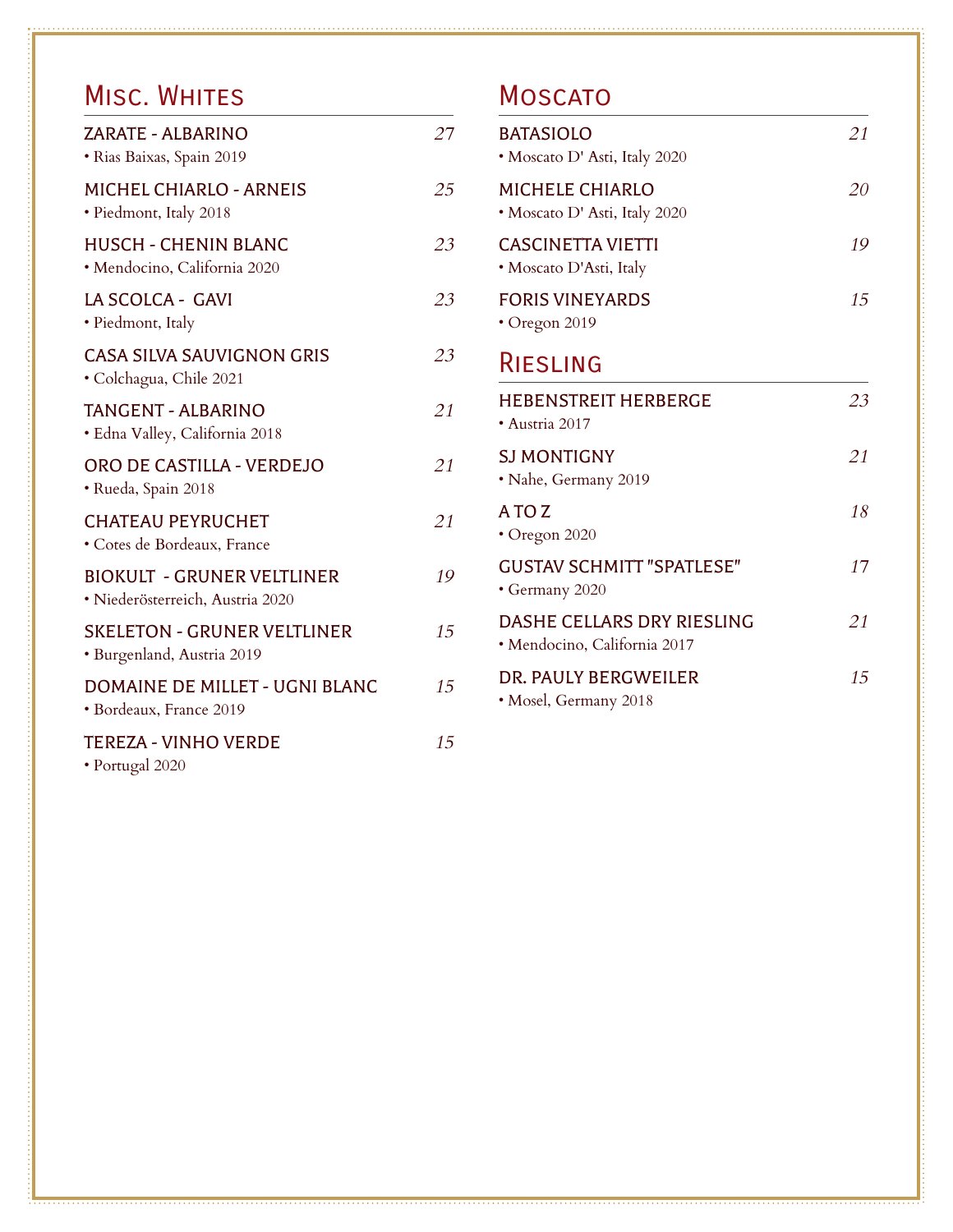# Rosé

| <b>ADELSHEIM</b><br>· Willamette Valley, Oregon 2021                   | 29 |
|------------------------------------------------------------------------|----|
| <b>FRESCOBALDI</b><br>• Tuscany, Italy 2021                            | 29 |
| <b>CALVET</b><br>· Côtes de Provence, France 2021                      | 25 |
| <b>COMMANDERIE DE LA BARGEMONE</b><br>• Côtes de Provence, France 2021 | 25 |
| <b>JNSQ</b><br>· California 2020                                       | 25 |
| <b>OMBRE</b><br>· Pays D' Herault, France 2021                         | 19 |
| <b>DOMAINE CORNE LOUP</b><br>· Tavel, France 2020                      | 21 |
| <b>ARGYLE</b><br>• Willamette Valley, Oregon 2021                      | 21 |
| <b>ELK COVE</b><br>· Willlamette Valley, Oregon 2021                   | 21 |
| <b>MIRAVAL</b><br>· Provence, France 2019                              | 21 |
| PEYRASSOL LA CROIX<br>· Mediterranee, France 2021                      | 21 |
| <b>FLORENSAC</b><br>· Côtes de Thau, France 2021                       | 19 |
| <b>THE EMILY</b><br>· Stellenbosch, South Africa 2020                  | 18 |

# Wisconsin Wines

| WHITE WINTER BLUEBERRY MEAD<br><b>IRON RIVER, WI</b> | 21 |
|------------------------------------------------------|----|
| PIEPER PORCH BADGER RED                              | 21 |
| PIEPER PORCH RIVER RED                               | 21 |
| PIEPER PORCH MARSH MOON                              | 21 |
| SPIRITS OF NORWAY BRIANNA RACINE,<br>WI              | 17 |
| PIEPER PORCH BLACK CHERRY                            | 17 |
| PIEPER PORCH LIME                                    | 17 |
| PIEPER PORCH LEMON                                   | 17 |